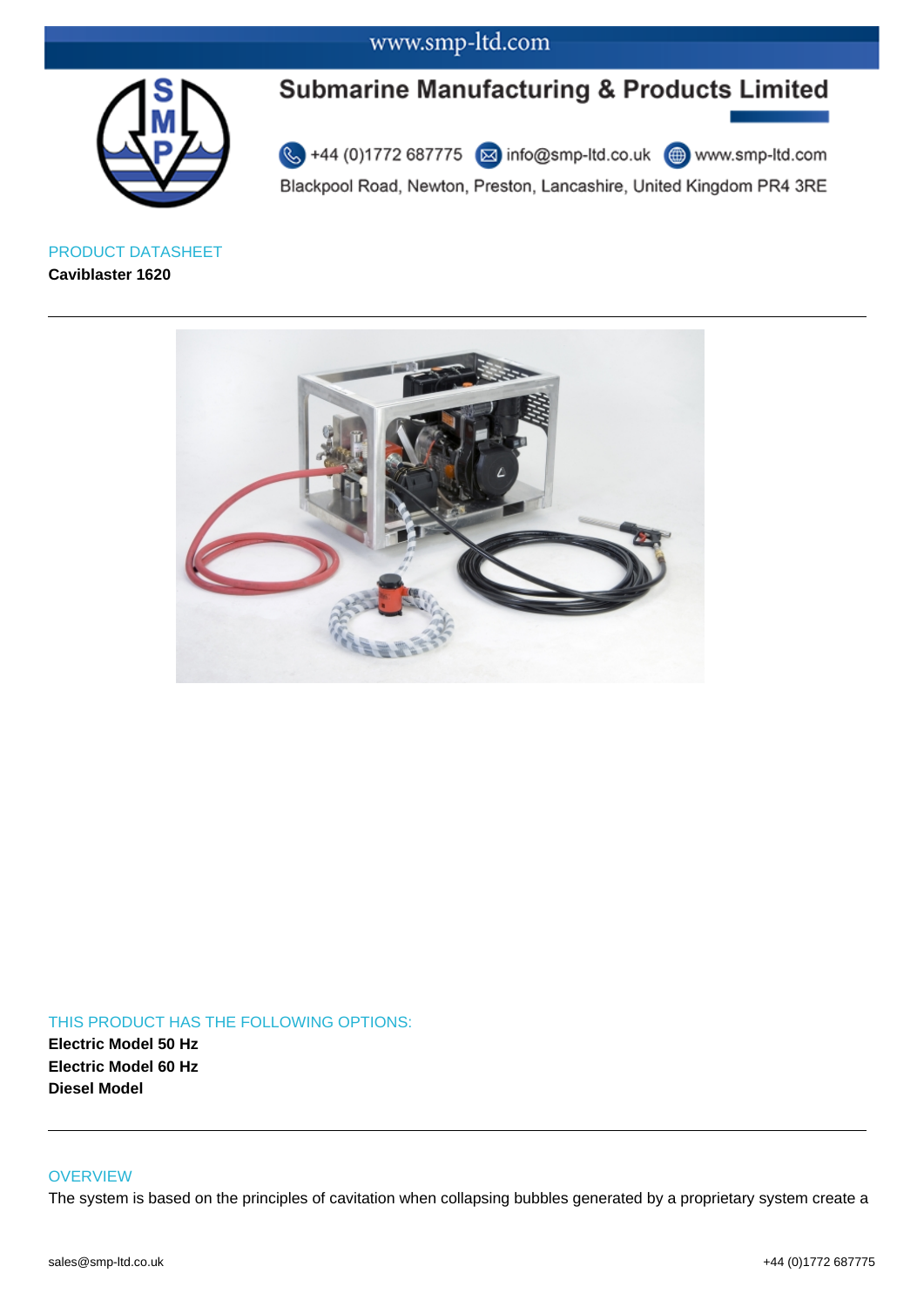## www.smp-ltd.com



# **Submarine Manufacturing & Products Limited**

+44 (0)1772 687775  $\boxed{\boxtimes}$  info@smp-ltd.co.uk  $\boxed{\textcircled{\tiny\textcircled{\tiny\textcirc}}}$  www.smp-ltd.com Blackpool Road, Newton, Preston, Lancashire, United Kingdom PR4 3RE

vacuum that quickly and safely removes fouling materials.

### **DESCRIPTION**

The system is based on the principles of cavitation when collapsing bubbles generated by a proprietary system create a vacuum that quickly and safely removes fouling materials.

The advantages of this system over conventional high pressure blasting grit blasters barnacle blasters or brush cleaning are many:

The systems are safe to use. The water stream will not inflict damage to a diver who may come in contact accidentally.

The lance grip nozzle system is compact enabling cleaning of geometrically complex surfaces.

All types of marine growth from seaweed to hard well-attached barnacles are easily removed with only one pass saving operators time and money.

Surfaces with paint varnish or anti-fouling coatings are not disturbed when cleaned and heavy metals or other contaminants are not released into the water.

The systems use either fresh water or seawater.

The cavitation system leaves a smooth surface that retards biological growth and decreases cleaning frequency.

The systems range from small compact and lightweight to larger units that fit comfortable in the bed of a pickup truck or workboat.

#### FEATURES

 $\Omega$ 

### **SPECIFICATION**

#### **SKID**

**Dimensions:** Height 64"/ 163 cm, Width 55"/ 140 cm, Lenght 62"/ 157 cm

**Weight:** 2400 Lbs 1.100 Kg

**Fuel/Oil Containment Pan:** Yes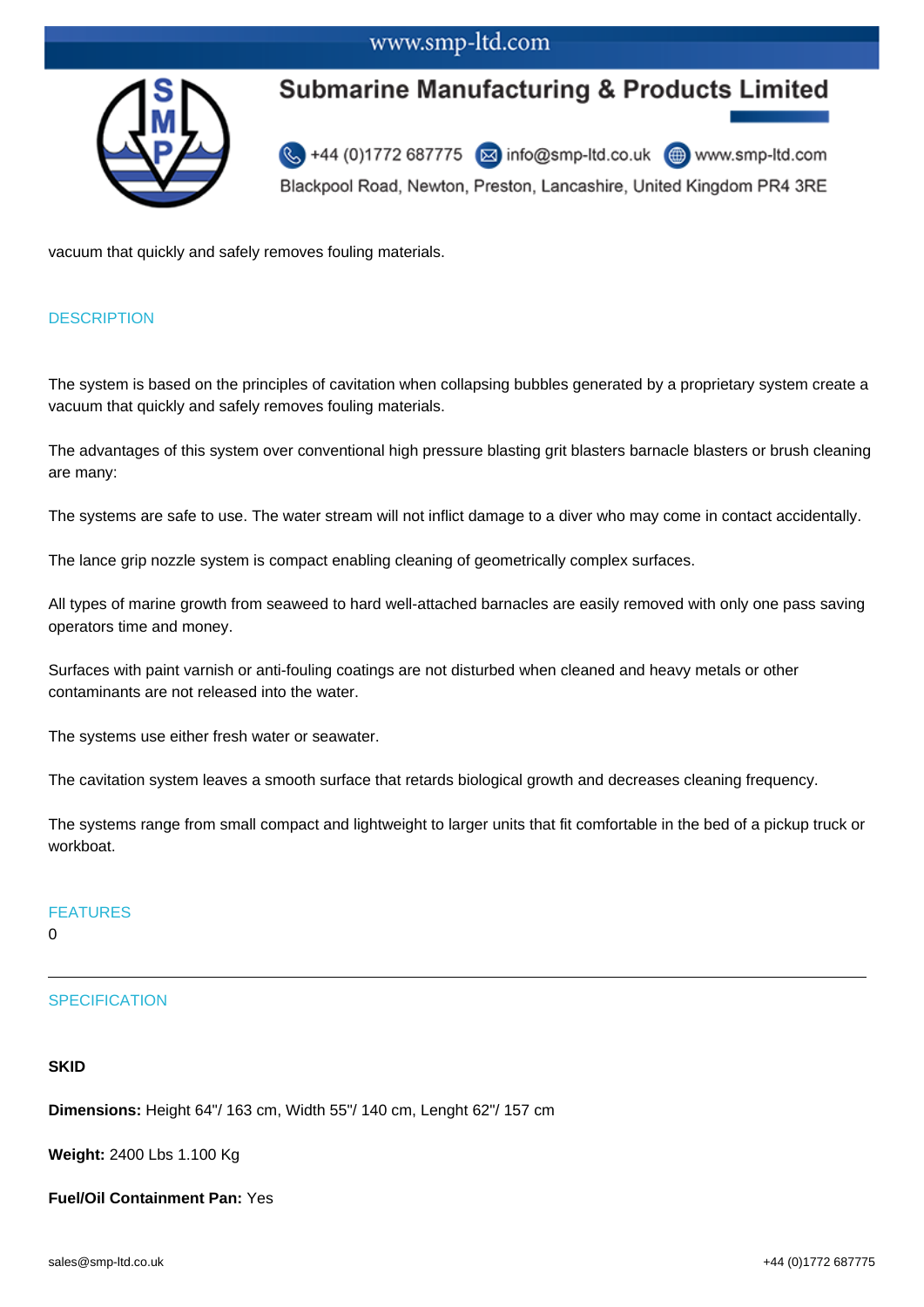## www.smp-ltd.com



# **Submarine Manufacturing & Products Limited**

+44 (0)1772 687775 2 info@smp-ltd.co.uk <sup>4</sup> www.smp-ltd.com Blackpool Road, Newton, Preston, Lancashire, United Kingdom PR4 3RE

**Lifting Eyes / Forklift Slots:** Yes/Yes

#### **PUMP SYSTEM**

**Pressure Pump:** CAT Pumps Model 3560

**Pump Type - Manifold Material:** Triplex plunger - Stainless Steel

**Flow Rate:** 20 Gpm 76 Lpm

**Nozzle Pressure:** 3700 PSI / 255 Bar

**Hose Diameter - Max. Length:** 34 - 600 LF / 200 M

#### **FEED SYSTEM**

**Engine:** Kubota V3600

**Engine Type:** 4-cylinder liquid-cooled

**Intake System:** Naturally aspirated

**Combustion System:** Indirect fuel injection

**Power Output - Maximum:** 67 HP 50 kW

**Power Output - Continuous:** 53 HP 40 kW

**Clutch Type:** Power take-off (PTO)

**Starting System:** Air

**Emergency Shut-offs - Automatic:** Low oil pressure / High oil temperature / High coolant temperature

**Emergency Shut-off - Manual:** Engine air intake